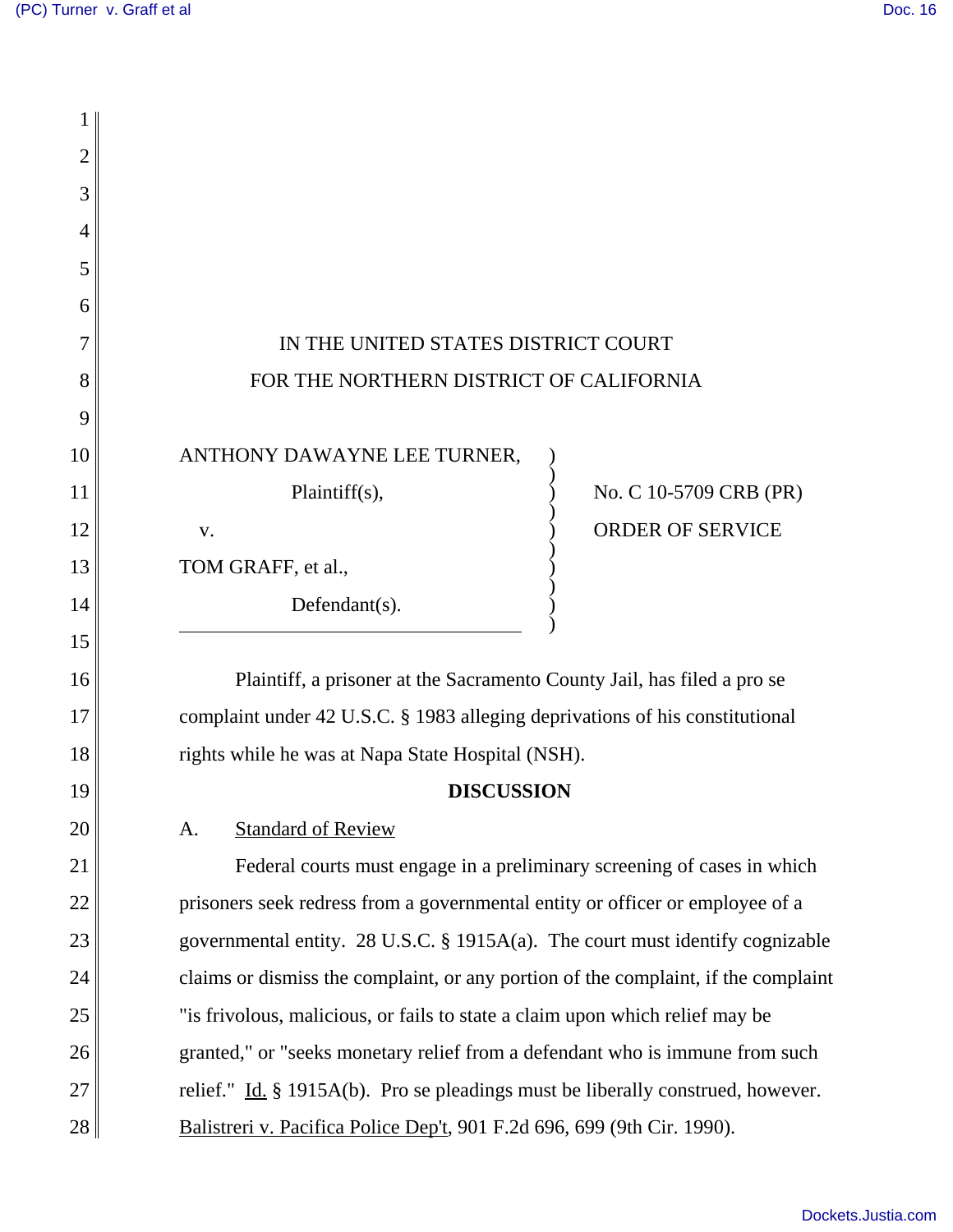To state a claim under 42 U.S.C. § 1983, a plaintiff must allege two essential elements: (1) that a right secured by the Constitution or laws of the United States was violated, and (2) that the alleged violation was committed by a person acting under the color of state law. West v. Atkins, 487 U.S. 42, 48 (1988).

B. Legal Claims

1

2

3

4

5

6

7

8

9

10

11

12

13

14

15

16

17

18

19

20

21

22

23

24

25

26

27

Plaintiff alleges that in December 2008, while he was at NSH, Dr. David Brody refused to help plaintiff see a social worker to assist him with accessing the law library, legal materials and legal phone calls, and instead threatened to have plaintiff restrained if he kept asking for a social worker. Plaintiff continued to ask for a social worker and Dr. Brody called the NSH correctional officers. According to plaintiff, Dr. Brody, acting program director Tom Graff and correctional officer Bearer Lee (as well as three unidentified Doe defendants) proceeded to take plaintiff down and assaulted him "with the use of excessive force while face down on the floor." Docket # 1 at 27. Plaintiff was "kicked, punched, shot severely in the buttocks with psychotropic medication that his boxer shorts were soaked with blood." Id.

Liberally construed, plaintiff's allegations of use of excessive force state a cognizable § 1983 claim for damages against defendants Brody, Graff and Lee and will be served on these defendants. See Hudson v. McMillian, 503 U.S. 1, 6- 7 (1992) (prison officials may use force in a good-faith effort to maintain or restore discipline, but not maliciously and sadistically to cause harm); <u>see also</u> Hydrick v. Hunter, 500 F.3d 978, 997-98 (9th Cir. 2007) (to prevail on excessive force claim, civilly confined plaintiff must show use of force was excessive because it was not reasonably necessary to maintain or restore order and/or discipline), rev'd on other grounds, 129 S. Ct. 2431 (2009). But plaintiff cannot

 $28$  | 2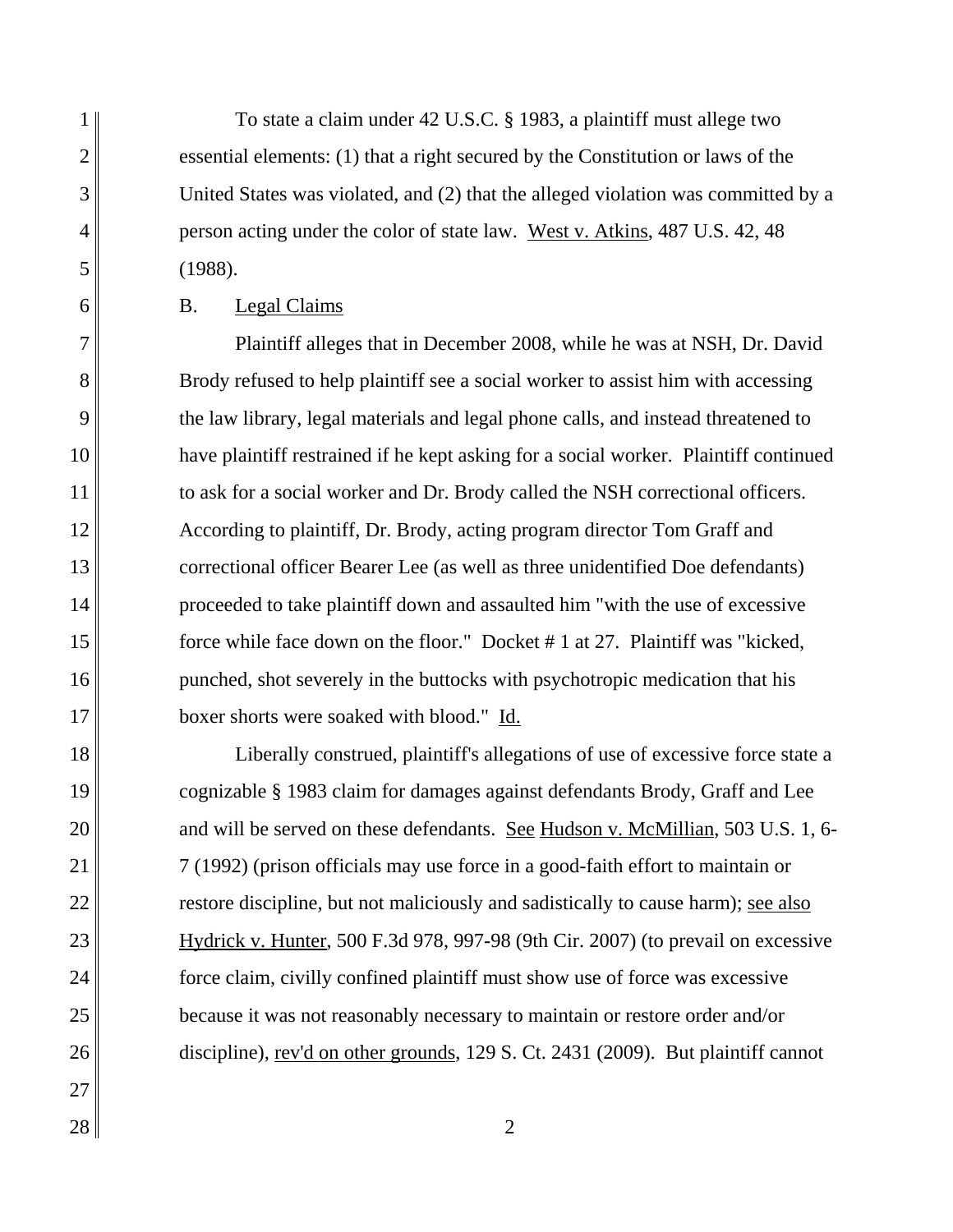proceed against any of the Doe defendants unless he first identifies them and amends his complaint to name them as defendants. See Wakefield v. Thompson, 177 F.3d 1160, 1163 (9th Cir. 1999) (plaintiff should be given opportunity to identify unknown defendants). $<sup>1</sup>$ </sup>

1

2

3

4

5

6

7

8

9

10

11

12

13

14

15

16

17

18

19

20

21

22

23

24

25

26

27

28

Plaintiff is advised that the instant action will be limited to his § 1983 claim for damages for use of excessive force. Plaintiff's claims for injunctive relief will be dismissed as moot because it is well-established that when an inmate is transferred to another prison and, as is the case here, there is no reasonable expectation nor demonstrated probability that he will again be subjected to the conditions from which he seeks injunctive relief, the claims for injunctive relief should be dismissed as moot. <u>See Dilley v. Gunn</u>, 64 F.3d 1365, 1368-69 (9th Cir. 1995).

## **CONCLUSION**

For the foregoing reasons and for good cause shown,

1. The clerk shall issue summons and the United States Marshal shall serve, without prepayment of fees, copies of the complaint in this matter, all attachments thereto, and copies of this order on the following defendants at NSH: Dr. David Brody, acting program director Tom Graff and correctional officer Bearer Lee. The clerk also shall serve a copy of this order on plaintiff.

2. In order to expedite the resolution of this case, the court orders as follows:

a. No later than 90 days from the date of this order, defendants shall file a motion for summary judgment or other dispositive motion. A motion for summary judgment shall be supported by adequate factual documentation and

<sup>&</sup>lt;sup>1</sup>Plaintiff will be afforded 30 days from the date of this order to identify the Doe defendants and amend his complaint to add them.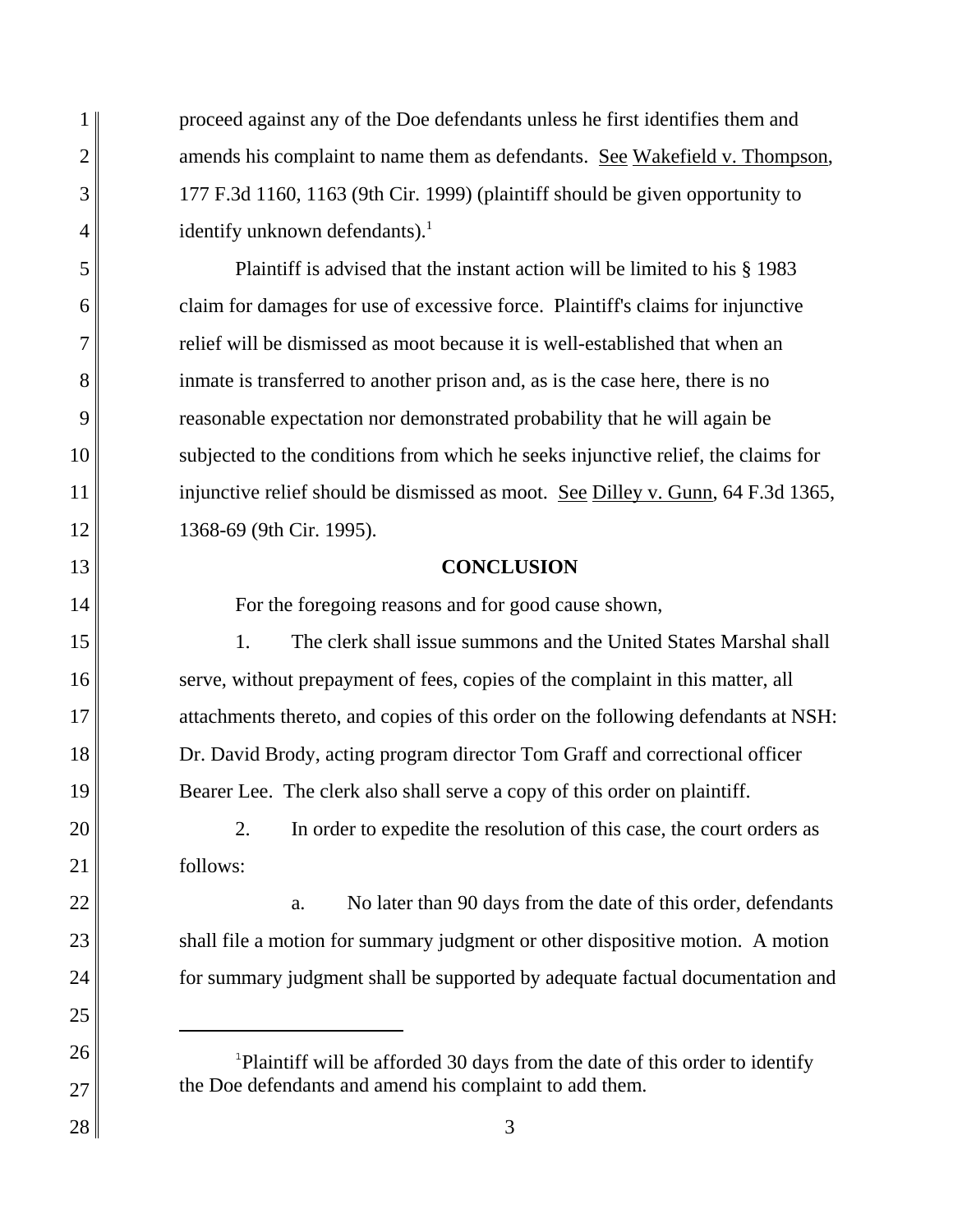shall conform in all respects to Federal Rule of Civil Procedure 56, and shall include as exhibits all records and incident reports stemming from the events at issue. If defendants are of the opinion that this case cannot be resolved by summary judgment or other dispositive motion, they shall so inform the court prior to the date their motion is due. All papers filed with the court shall be served promptly on plaintiff.

b. Plaintiff's opposition to the dispositive motion shall be filed with the court and served upon defendants no later than 30 days after defendants serve plaintiff with the motion.

10 11 12 13 14 15 16 17 18 19 20 21 22 23 24 25 26 c. Plaintiff is advised that a motion for summary judgment under Rule 56 of the Federal Rules of Civil Procedure will, if granted, end your case. Rule 56 tells you what you must do in order to oppose a motion for summary judgment. Generally, summary judgment must be granted when there is no genuine issue of material fact--that is, if there is no real dispute about any fact that would affect the result of your case, the party who asked for summary judgment is entitled to judgment as a matter of law, which will end your case. When a party you are suing makes a motion for summary judgment that is properly supported by declarations (or other sworn testimony), you cannot simply rely on what your complaint says. Instead, you must set out specific facts in declarations, depositions, answers to interrogatories, or authenticated documents, as provided in Rule 56(e), that contradicts the facts shown in the defendant's declarations and documents and show that there is a genuine issue of material fact for trial. If you do not submit your own evidence in opposition, summary judgment, if appropriate, may be entered against you. If summary judgment is granted, your case will be dismissed and there will be no trial. Rand v. Rowland, 154 F.3d 952, 962-63 (9th Cir. 1998) (en banc) (App A).

27

1

2

3

4

5

6

7

8

9

 $28 \parallel$  4